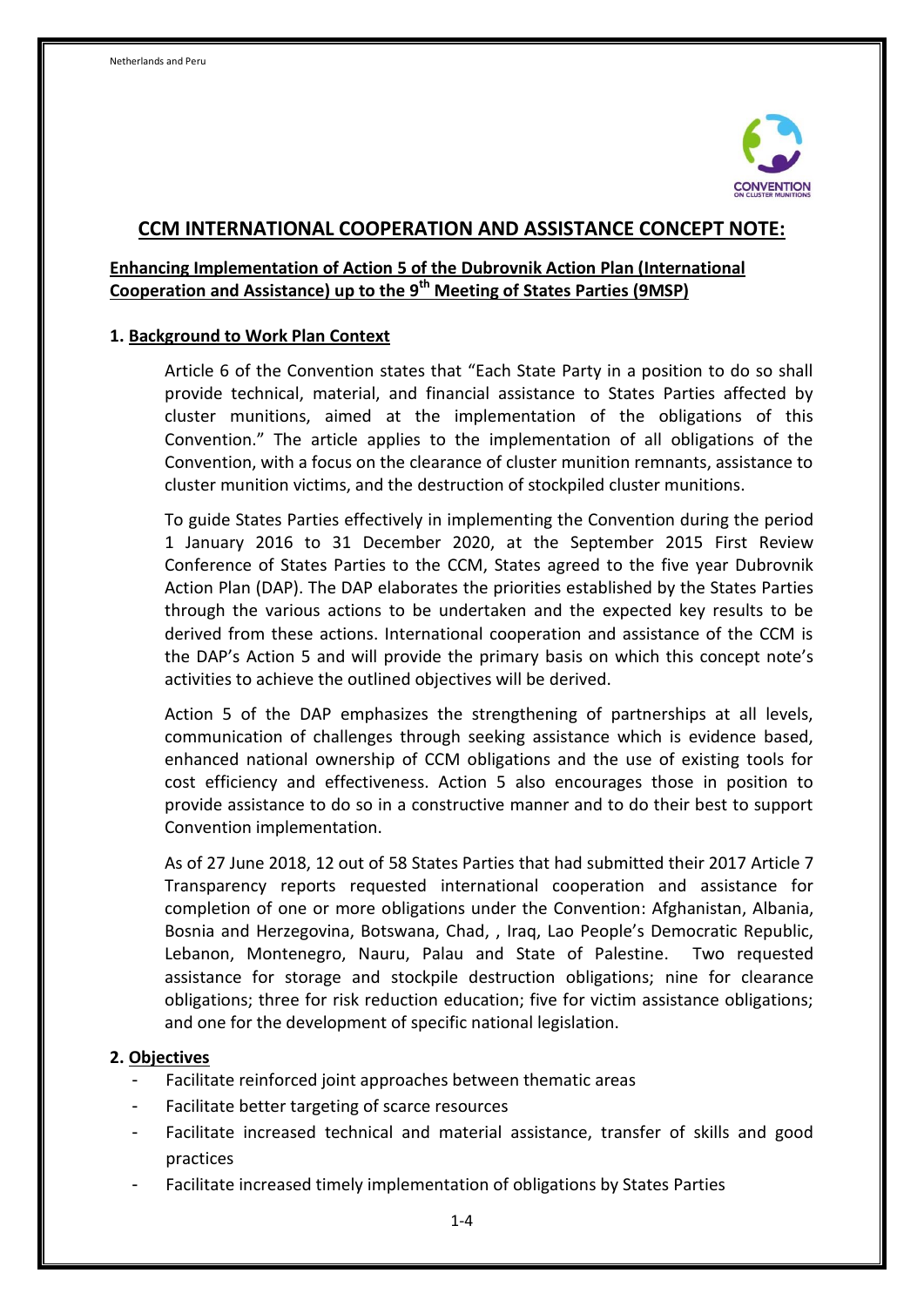Support implementation of the Country Coalitions concept introduced by the German Presidency of the 7MSP

#### **3. Activities**

1. The Netherlands and Peru will work together with our fellow Coordinators on the Committee to identify priority areas and target States for cooperation and assistance, and possible joint activities, including informal meetings and side events, directly engaging affected and donor states, to enable exchanges of information on needs and priorities, established practices and expertise, and the possible formation of Country Coalitions.

2. The Netherlands and Peru will meet regularly with the ISU to seek its perspectives and advice on possible priorities in the area of cooperation and assistance in 2018-19

3. The Netherlands and Peru will work with the Coordinator for Transparency Reporting to encourage states parties to enhance the quality of information in their article 7 reports. As Coordinators, we will highlight the importance of transparency reporting as it is one of the fundamental tools available to the CCM community to identify implementation challenges and needs, and support affected States Parties requesting assistance through their Article 7 reports to implement their obligations by linking or relaying specific requests to traditional donors and organizations with relevant expertise.

4. The Netherlands and Peru will work with the Committee on International Cooperation and Assistance for the Anti-Personnel Mine Ban Convention to maximise synergies in implementation of the Individualised Approach and the Country Coalitions concept.

5. The Netherlands and Peru will identify and involve key partners (civil society, international organizations, operators etc.) with specific expertise to support target States Parties and relevant thematic areas through workshops, field visits/assessments, trainings, making of new tools etc.

6. Use social media platforms, including the Convention's website, to promote good practices with regards to international cooperation and assistance and timely implementation of obligations.

7. The Netherlands and Peru will work, as part of the *Analysis groups* for Article 3 and Article 4 extension requests, together with the Coordinators on Stockpile Destruction and Retention and the Coordinators on Clearance and Risk Reduction Education respectively, to create a methodology to handle such requests, to be presented and adopted by the coordination committee, and the next MSP or Review Conference.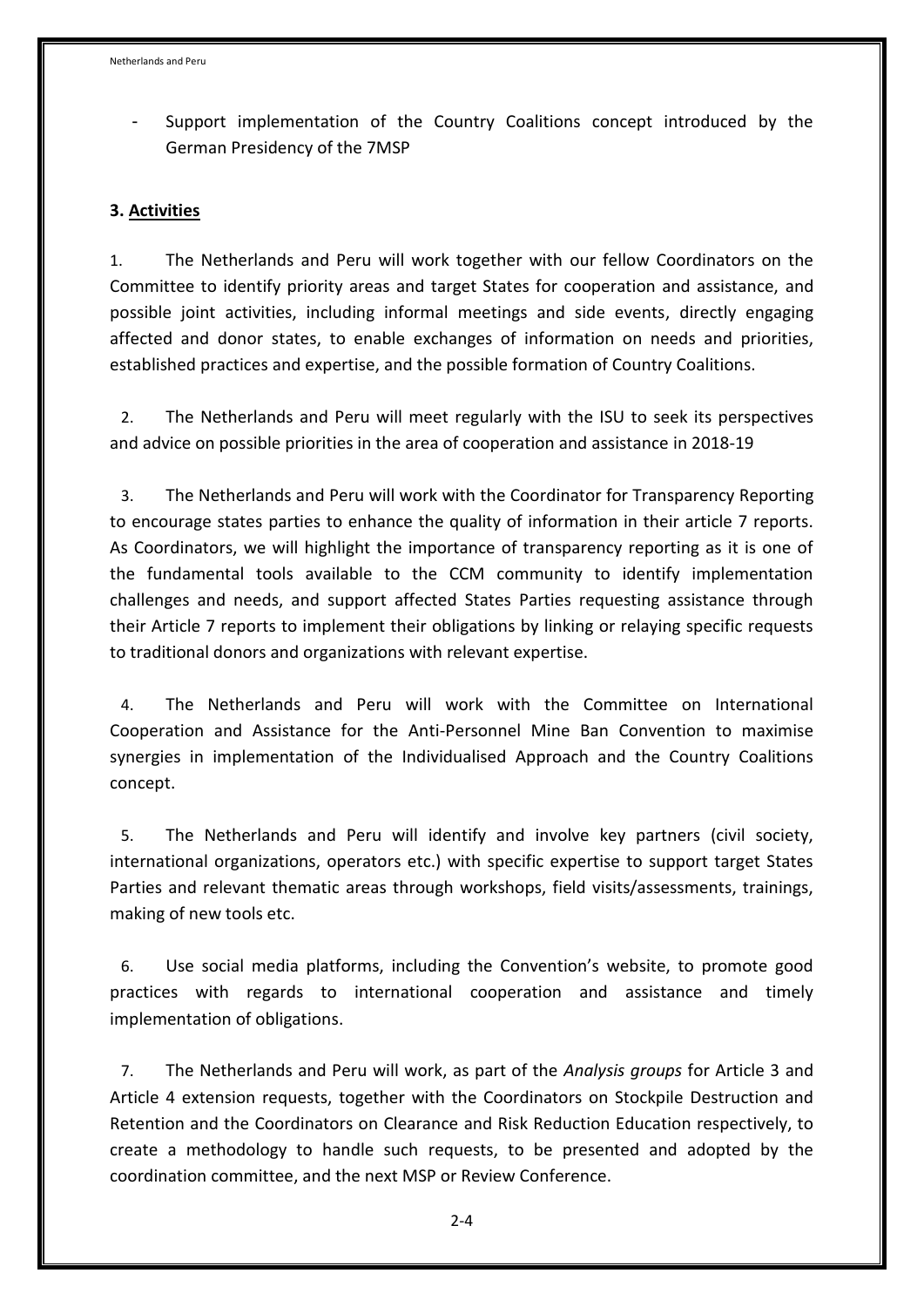The Netherlands and Peru will work, as part of the *Analysis groups* for Article 3 and Article 4 extension requests, together with the Coordinators on Stockpile Destruction and Retention and the Coordinators on Clearance and Risk Reduction Education respectively, in support of the President to prepare the reports on the extension requests received.

## **4. Expected Outputs (by 9MSP)**

- States Parties seeking assistance have received or are in the process of receiving the requested support
- States Parties provide evidence-based needs requests
- States Parties or other actors respond constructively to requests for assistance
- State Parties report to have the necessary resources to fulfil obligations under the Convention ahead of deadlines
- States Parties that expect not to meet their deadlines will be assisted with their extension requests, including the mobilisation of necessary resources needed for the development and implementation of a requests
- Developed a methodology for the analysis of Article 3 and Article 4 extension requests

#### **5. Estimated Budget**

Limited costs, depending on the strategy adopted.

#### **6. Strategy Implementers**

- Peru Coordinator on International cooperation and assistance
- The Netherlands Coordinator on International cooperation and assistance
- CCM Implementation Support Unit

## **7. Potential Implementing Partners**

- Thematic Coordinators
- States Parties and signatory States that have obligations under any of the key CCM including Articles 3, 4, 5, 7 and 9
- Donor/Partner States
- International NGOs / operators
- Aid agencies
- Civil society

## **8. Timeline of the Activities**

- November 2018 Meeting with ISU to discuss priorities
- December 2018 Liaise with Coordinators on Clearance and Risk Reduction, Stockpile Destruction and Retention, and Victim Assistance, to: